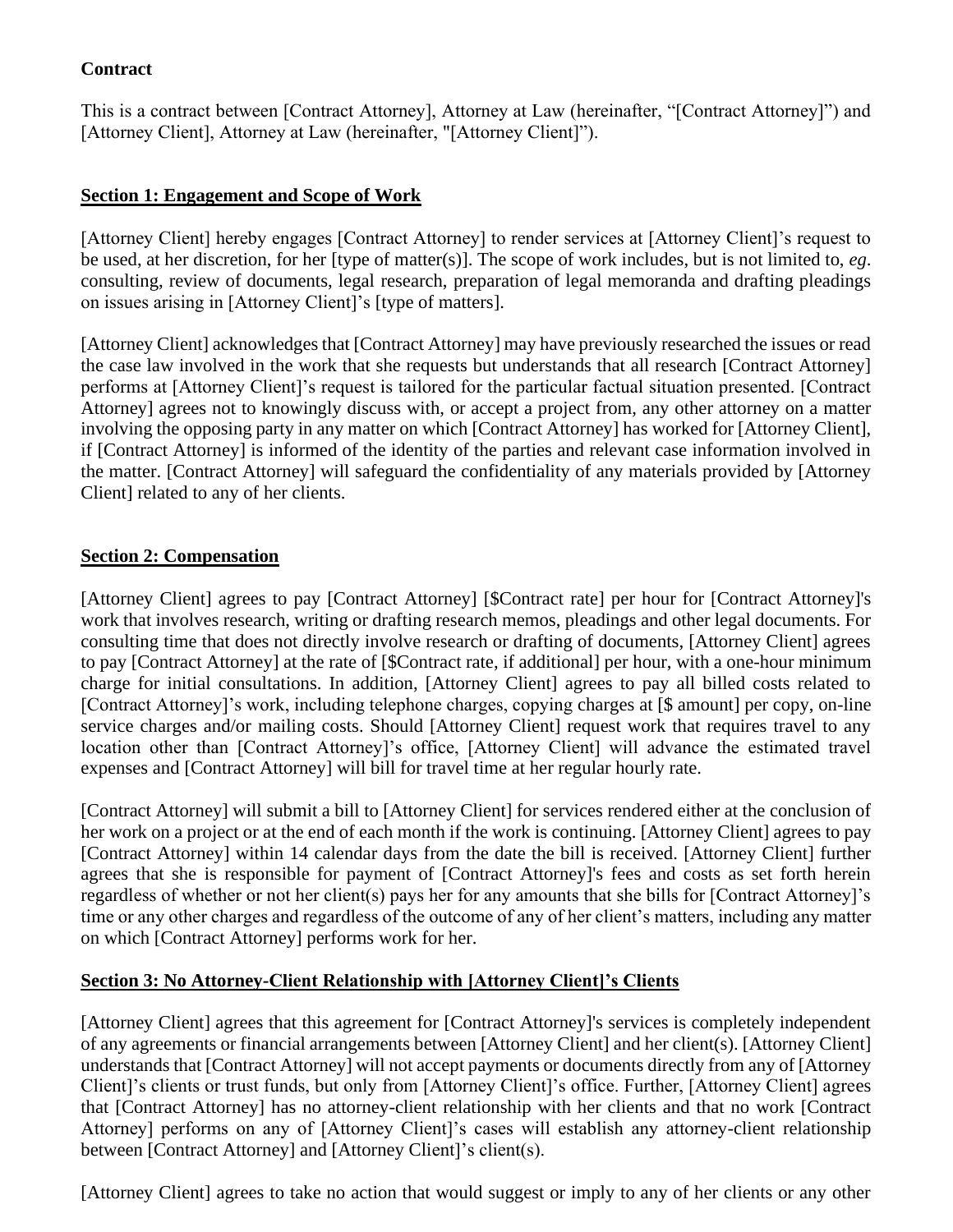counsel involved in the case that [Contract Attorney] also represents the client. [Attorney Client] will ensure that any agreement between her and her client(s) for charging the client(s) for the cost of [Contract Attorney]'s work will specify that no attorney-client relationship is thereby created between [Contract Attorney] and [Attorney Client]'s client(s). [Attorney Client] and [Contract Attorney] agree that this agreement is not intended to benefit any of [Attorney Client]'s clients and that [Contract Attorney] will have no direct contact with any of [Attorney Client]'s clients.

[Attorney Client] understands and acknowledges that at all times during [Contract Attorney]'s work on any matter for her, [Attorney Client] is and remains the attorney of record on her client(s)' matters and is solely responsible to her client(s) for all arguments, approaches, advice and legal decisions in that matter. [Attorney Client] and [Contract Attorney] agree that all suggestions, approaches, research and other work done by [Contract Attorney] for [Attorney Client] are at all times subject to [Attorney Client]'s independent review, revision and approval, and that [Attorney Client] is solely responsible to her client(s) for the content and legal effect of any arguments made or documents used based on [Contract Attorney]'s work in any matter.

## **Section 4: Independent Contractor Relationship**

[Contract Attorney] agrees to perform the services specified herein solely as an independent contractor. [Contract Attorney] and [Attorney Client] recognize that this agreement does not create any actual or apparent agency, partnership, franchise, attorney/client relationship or relationship of employer and employee between the parties. [Contract Attorney] is not authorized to commit [Attorney Client] to any agreements and will not represent herself as [Attorney Client]'s agent or legal representative. [Contract Attorney] shall not be entitled to any remuneration, benefits or expenses other than as specifically provided for herein.

## **Section 5: Indemnification**

All work [Contract Attorney] performs for [Attorney Client] is done at her sole direction and instruction and based on information provided only by [Attorney Client]. [Contract Attorney] has no control over [Attorney Client]'s use of [Contract Attorney]'s work product on any of her cases, no ability to independently evaluate [Attorney Client]'s clients nor any way to know the content of any communications between [Attorney Client] and her clients, including, but not limited to, the nature of the legal advice rendered by [Attorney Client] to her clients. Therefore, as a condition of performing work for [Attorney Client], she and [Contract Attorney] agree that [Attorney Client] will fully indemnify [Contract Attorney] from all claims of liability made by any of [Attorney Client]'s client(s) for whom she has used [Contract Attorney]'s work. This is an agreement to indemnify against all liability, including any damages suffered for payment of a judgment or settlement for liability, loss, costs, damages, attorneys' fees and/or expenses of whatever kind or nature that [Contract Attorney] may incur or become liable for to any of [Attorney Client]'s clients as a result of performing any work she requests. Nothing in this agreement limits [Contract Attorney]'s liability to [Attorney Client] for [Contract Attorney]'s professional malpractice.

## **Section 6: Termination**

[Contract Attorney] agrees that [Attorney Client] may discontinue her services at any time, for any reason, and [Contract Attorney] agrees to return any original documents provided to her, as well as any research and/or written work she has completed, upon such termination. [Attorney Client] agrees to pay [Contract Attorney] for her work, and all costs she has incurred in connection therewith, regardless of the stage at which she terminates [Contract Attorney]'s work. However, [Attorney Client] understands that it is her obligation to inform [Contract Attorney] by email or other written communication if the status of a case on which she has asked her to perform work changes before [Contract Attorney] performs the work. If a case